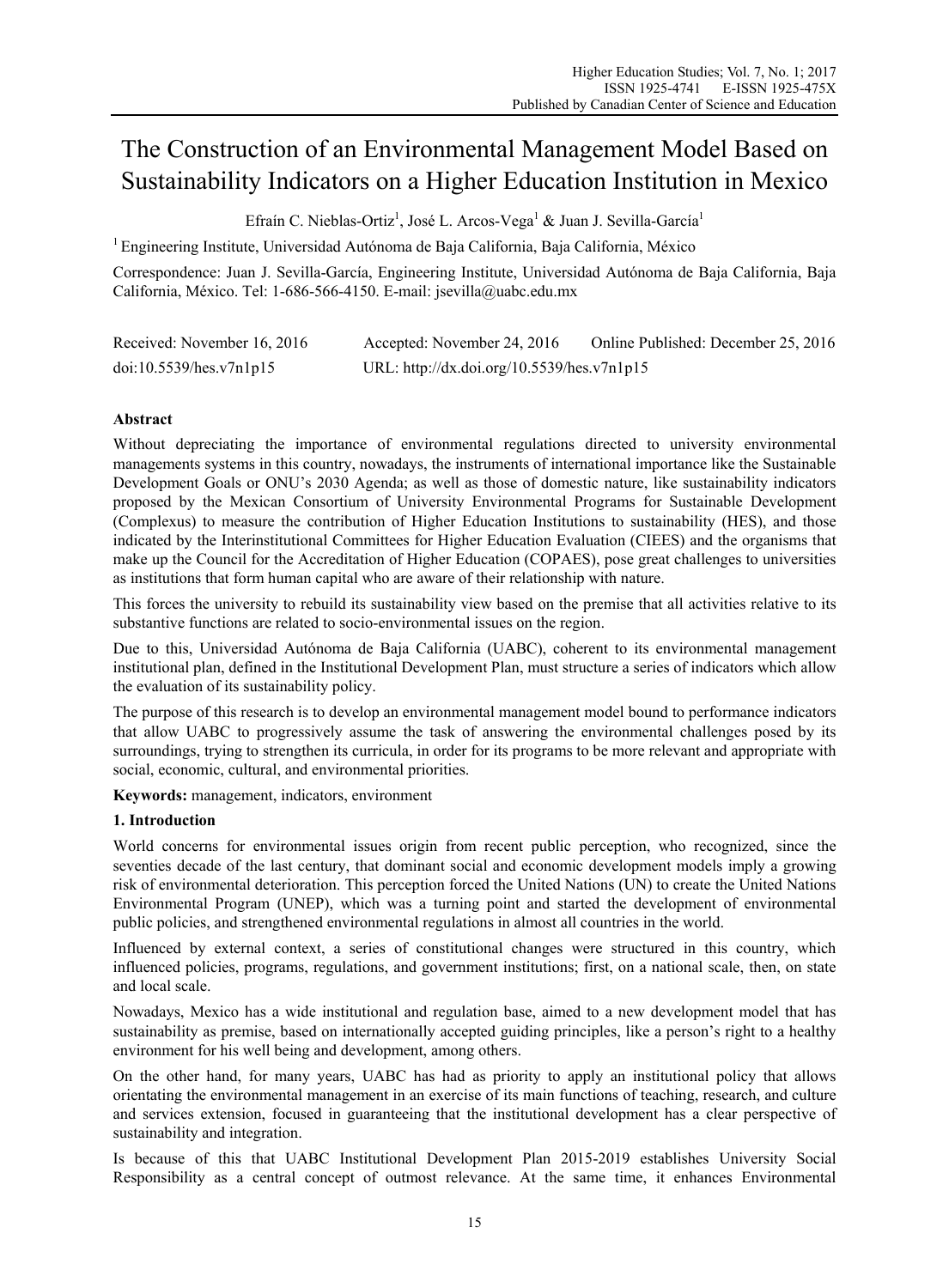Management all the way to Institutional Program, with which the environment and natural resources protection culture in university functions will be promoted (UABC, 2015).

A series of strategies come from this institutional program, of which the establishment of an Environmental Management Institutional Plan stands out, a fact that sets a precedent in the institution's life; never before have the sustainability and environmental preoccupations been on a scale of institutional plan.

### **2. Antecedents**

The program and regulatory framework that supports and boosts the University interest in creating and implementing a university environmental program has its antecedents in the conjunction of a series of international and national efforts in the higher education area.

In example, maybe the first antecedent dates back to the Talloires Declaration, France, about university and environment. Such document is a declaration for higher education institutions to take world leadership in the development, creation, support, and maintenance of sustainability. Nowadays, the University Leaders for a Sustainable Future (1990), functions as a ministry for the Declaration management. Until October 2008, 378 institutions in 50 countries, in 5 continents had signed this declaration.

Additionally, the Declaration of Principles of the Higher Education World Conference held in Paris, France; from October 5 to 9, 1998; among other principles, it outlines the construction of an open space for higher education to promote permanent learning, as well as opportunities of individual development and social mobility, in order to train citizens that participate actively in society, and to promote the strengthening of endogen capacities and consolidation in a framework of human rights justice, sustainable development, democracy, and peace (UNESCO, 1998).

Regarding national policies for higher education development, those proposed by the National Association of Universities and Higher Education Institutions (ANUIES in Spanish) stands out, Higher Education in the XXI Century: Strategic Development Lines, which proposes the view of higher education system until year 2020, starting from a series of guiding postulates that describe the system's desirable situation.

Among the Guiding Postulates that ANUIES propose, the Third Postulate stands out, regarding the appropriateness of higher education in relation to the country needs, which defines *Teaching*, *research*, *and dissemination must be planned and carried out*, *aiming to solve environment issues in every HEI*. *Their nature as a space to cultivate knowledge makes the HES have a relevant role in identifying needs*, *in a creative view framework of sustainable development in the country*, *in the long term* (Malo, 2000).

On the other side, Mexico Strategy with Quality Education, of the National Development Plan 2013-2018 proposes *To develop science*, *technology*, *and innovation in order to achieve an economic and social sustainable progress*. Meanwhile, Mexico Strategy, Prosperous, aims to *Promote and guide a facilitating a green growth that preservesour natural heritage* (Mexican Government, 2013).

The Mexican Consortium of University Environmental Programs for Sustained Development in the United Nations Decade of Education for Sustainable Development 2005-2014, recognizes that the universities play an essential role to contribute for the prevention and solution of environmental issues and to overcome sustainability challenges; it also declares that two of the challenges that HEI must assume in their sustainability promoter role are coherence, setting as example the campus interior, and appropriateness, including sustainability principles in their academic and governance and management functions, emphasizing their social commitment (Complexus, 2006).

Nowadays, in UABC does not have an integral environment management model that complies with national and international requirements; as a result, it has only promoted compliance of ISO 9001: 2008, ISO 14001: 2004, Clean Industry, granted by the Federal Environmental Protection Agency (PROFEPA), in some of its facilities and processes; this represents a challenge for establishing an environmental management model that incorporates a guide, coordinated by an institutional dependency and continuous grading of its results, based on the definition an implementation of its environmental management indicators.

# **3. Environmental Management Systems**

In an international scale, environmental issues in university management and curricula have been around for decades, with different grades of deepness, space, and success in its implementation. Experiences revised denote that the treatment given to environmental issues includes informative treatment of purely ecologic topics in order to reach this subjecton a global scale, reaching for curricular and university management aspects, but, above all, with a participative strategy.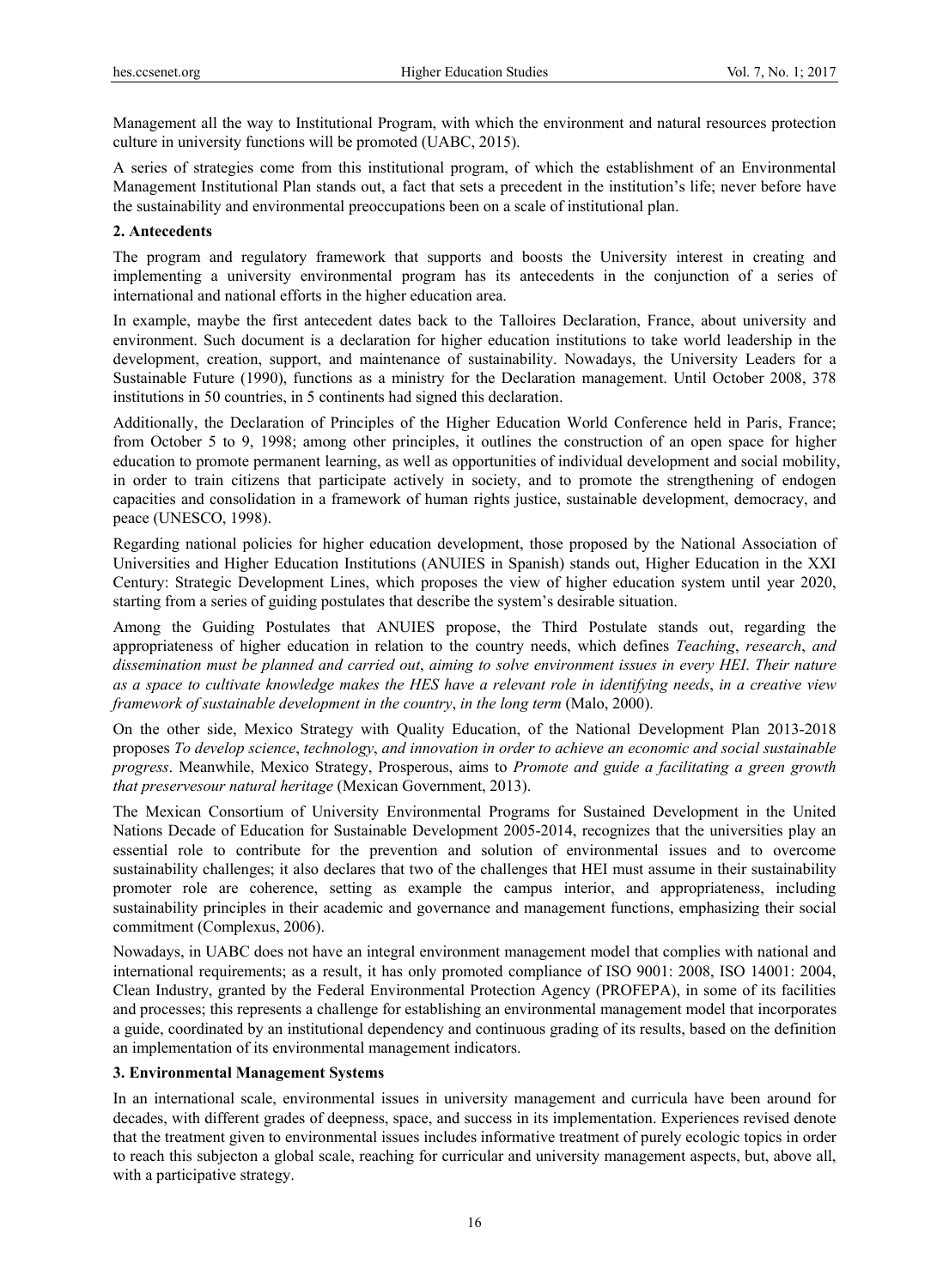There are constantly more universities that have incorporated the environment variable in their management, teaching, research, and, in general, in university life. The reasons why universities have incurred in pro environmental actions are: of internal nature, economizing costs, an increase in labor security and hygiene, the demands from some members of the university, and the promotion of good practices; of external nature, the compliance with environmental legislations, government or financial institutions requirements and, to a lesser extent, pressure from environmental groups (Benayas, 2004).

Perhaps one of the examples that stands out the most in the international efforts that synthetize the interest of HEI for sustainability and environmental management will take us to the core of the Spanish Universities Dean Conference (CRUE), which, in 2004, formed a work group for environmental quality and sustainable development, to promote sustainability actions in Spanish universities.

Since July 2008, this group evolved into Sectoral Agency for Environmental Quality, Sustainable Development, and Risk Prevention in universities (CADEP). The number of joining universities in this agency is 65, which proves a great interest in sustainability policies in almost all Spanish universities.

The group for "University sustainability evaluation" of the Sectoral Agency for Environmental Quality, Sustainable Development, and Risk Prevention in universities (CADEP) of CRUE has been working since 2007 in the systematic research of sustainability initiatives in Spanish universities. Between 2010 and 2011, it has developed the research-Evaluation of university sustainability policies as facilitators for developing campus of international excellence (CEI), in which areas and indicators have been defined to measure the contribution of Spanish universities to sustainability. These indicators constitute an evaluative framework in the advance grade of sustainability policies, making progress more viable for the university community and society (Benayas et al., 2010).

Among other important experiences, these stand out: In the United States and Canada, the main evaluation system for university sustainability is called STARS: Sustainability Tracking, Assessment and Rating System, and is promoted by the Association for the Advancement of Sustainability in Higher Education (AASHE).

Additionally, in the United Kingdom exist diverse evaluation systems for university sustainability, promoted by different organizations: People and Planet, a student association promotes Green League for Universities; the Environmental Association of Universities and Colleges (EAUC), promotes the Green Gowns Awards and Universities that Count, among others.

Since 2009, in France, there is an obligation for higher education institutions to create a Green Plan, with which they can request a quality seal based on sustainable development criteria. It is worth noting that the Dutch association for universities and environment (DHO) promotes, since 2001, the AISHE evaluation program: Auditing Instrument for Sustainability at Higher Education.

On a national scale, sustainability in higher education institutions in Mexico is based on the premise that none of the knowledge areas is apart from socio-environmental issues. It is considered that higher education institutions will be capable of responding to such challenges when they recognize the need for an environmental perspective that goes through all directions in HEI substantive functions and daily work.

Subsequently, higher education institutions are seen as institutions with a great potential to organically participate in the environmental transformation of society, which has been happening for some years, and to contribute in searching for alternatives to the critical environmental condition. It is foreseen that: Contribution of HEI to solving and preventing environmental deterioration, along with their support to create desirable development scenarios, will necessarily go through current knowledge creation ways, in which ANUIES, government dependencies, higher education institutions, among others, have participated (Bravo, 2012).

Regarding this, it is worth mentioning that Mexico has created an HEI network in favor of promoting Environmental Education for Sustainable Societies (EASS), called COMPLEXUS. In the cooperation agreement, which created this committee, a series of objectives have been outlined, which, despite the time that has passed, are still valid and maintain their guiding function aiming to sustainability; such objectives have been introduced in the fundamental base of many Institutional Environmental Plans and Programs (Ortiz & Ayala, 2013).

It is worth noting that the Interinstitutional Committees for Higher Education Evaluation (CIEES) has developed an evaluation model for institutional administration and management to award quality, which proposes a series of indicators, in example, *evidence of policy implementation of a quality management system to an institutional level and the existence of a certified ISO 9001*: *2008 and IWA-2 system*, *that include*: *Academic processes*, *human resources*, *finances*, *school management and outreach*, *and*, *when appropriate*, *a management system for*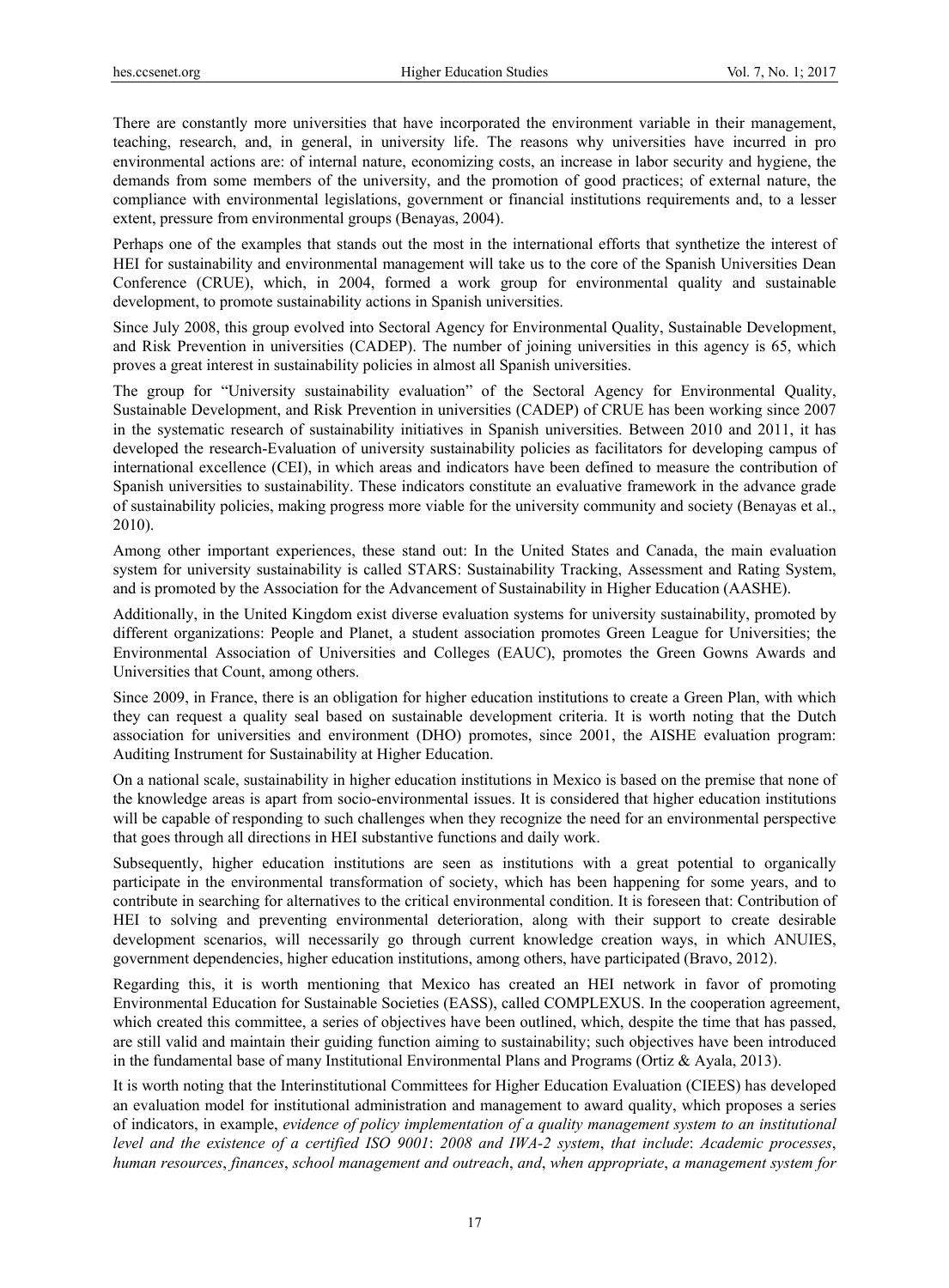*environmental aspects via certification using ISO14000 and ISO18001* (Corrales, de la Garza, Gutiérrez, & Arcos, 2012).

Furthermore, a series of national institutions have promoted the compliance of Regulation 26000, which is the Guide for compliance with Social Responsibility as part of the account ability report to society from the IES, both private and public areas (ISO, 2010).

Moreover, within the Mexican System of Evaluation and Accreditation, specifically in relation to educational programs offered by HEI, the organisms that make up the Council for the Accreditation of Higher Education (COPAES for its acronym in Spanish) contemplate explicitly the need to address issues related to the environment. In the terms of reference of the Council for Accreditation of Engineering Education (CACEI), there is a mention of the existence of complementary courses which include among other areas, sustainable development and environmental care (CACEI, 2016). Meanwhile the Committee for Program Evaluation of Pedagogy and Education (CEPPE) states in its framework for the accreditation of educational programs, the need to include issues associated with *commitment to environmental conservation and socio-cultural* (CEPPE, 2016). Similarly, in the Accreditation Council of Communication (CONAC) define the need for curricula transversal contents, where among other issues to be addressed *commitment to the preservation of the environment is found* (CONAC, 2016).

As seen in previous cases, they all reflected the intention that those associated with the sustainable development and environment issues form part of the preparation of graduates in different disciplines in Mexican HEI.

#### **4. Sustainability Indicators**

Regarding the utility of environmental indicators, it is widely accepted that they play an important role as basic information tools for elaborating reports about the environment condition, especially in relation to process tracking in the evolution of environmental policies and the integration of environmental aspects in different sectorial policies.

There are many initiatives from many different international institutions, which have promoted the development environmental indicators. Among others: The United Nations Committee for Sustainable Development, the Organization for Cooperation and Economic Development, the European Union Commission and its Statistics Bureau, and the Environment European Agency. A series of specific institutions from many countries should be added to these (Aguirre, 2002).

Environmental indicators summarize a lot of environmental data into quantity-limited key information. Thus, assuring a quick evaluation of the main improvements and weak spots in environmental protection of an organization, for those that shall make decisions. Furthermore, they allow for deciding quantifiable environmental objectives that can be used to measure the success or failure of any actions.

The Latin-American Universities are progressively accepting the task of responding to their country environmental challenges. They are trying to assure that environmental considerations are included, in example, in the curricula, the sustained consumption of energy, water management, acquisition processes, and residue management. They are also researching deeper into a bigger environmental innovation, and; the strengthening of cooperation with the private sector and communities to make their programs more relevant and beneficial to meet the society needs and economic, environmental, and social priorities.

On December 2013, the First Latin-American Forum of Universities and Sustainability was held in Viña del Mar (Chile), summoned by the Alliance of Ibero-American University Networks for Sustainability and the Environment (ARIUSA), the Environmental Education Network for Latin America and the Caribbean (RFA-ALC), and the Latin American Chapter of Universities World Alliance for Environment and Sustainability (GUPES-LA). This meeting served as a starting point for the Indicators Network of University Sustainability (RISU).

An evaluation tool has finally been designed together with 114 indicators distributed in 11 topics or areas of the possible implementation of sustainability in universities: Sustainability policy (15 indicators), Sensitization and participation (12 indicators), Socio-environmental responsibility (10 indicators), Teaching (13 indicators), Research and transference (13 indicators), Urban planning and biodiversity (7 indicators), Energy (10 indicators), Water (10 indicators), Mobility (8 indicators), Residue (11 indicators), Responsible hiring (5 indicators) (Benayas, 2013).

Between years 2001 and 2013, COMPLEXUS (2013) developed a proposal of Indicators to Measure the Contribution of Higher Education Institutions to Sustainability. This proposal includes 21 indicators grouped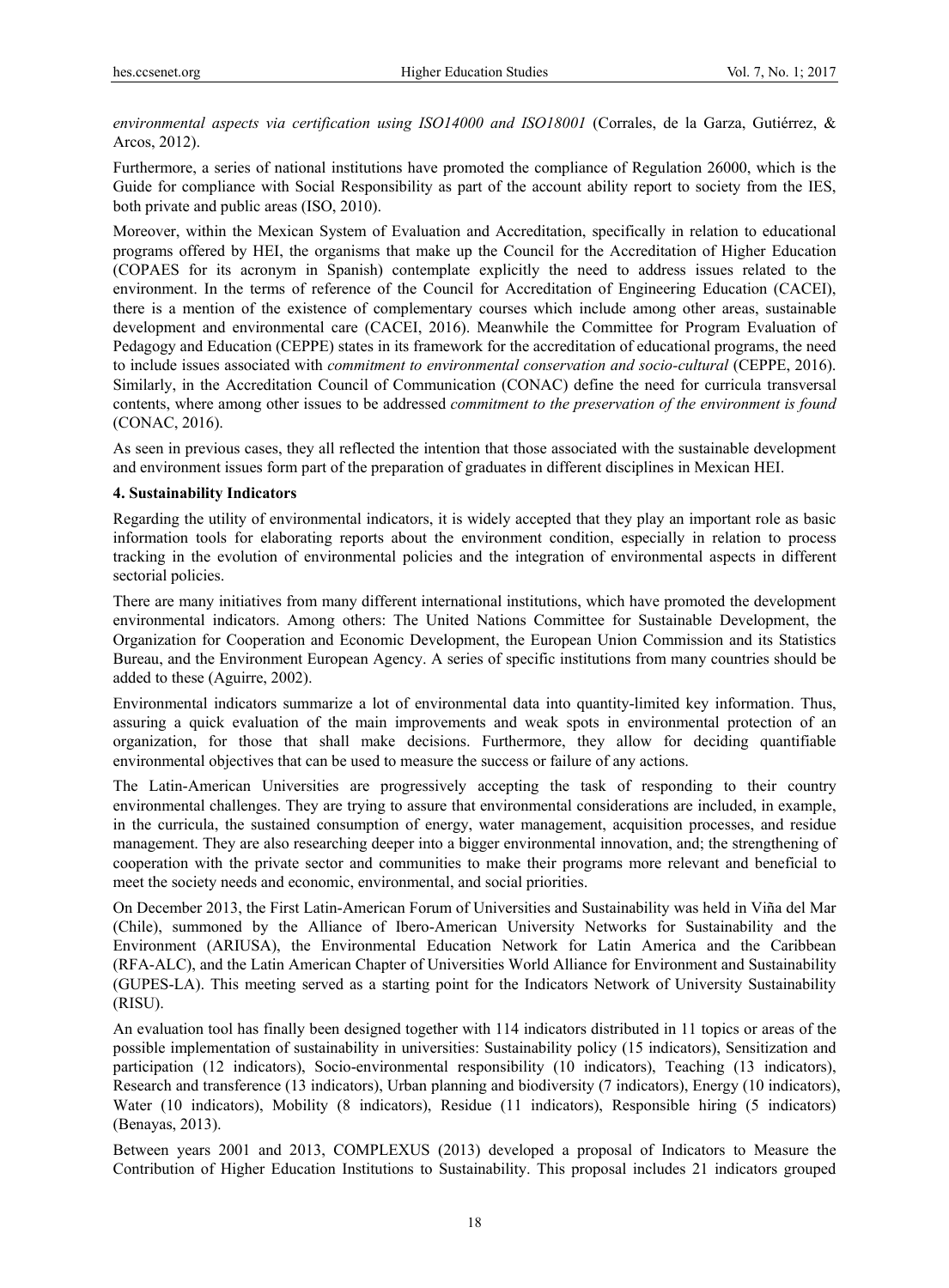into 5 areas: Institutional Identity (5 indicators), Education (6 indicators), Research (4 indicators), Reach and Diffusion (3 indicators), and Outreach (3 indicators).

# **5. UABC Environmental Management Model**

The proposed model aims to strengthen institutional identity and the sense of social responsibility from an environmental and sustainable development perspective, through activities that promote the joining of efforts, to establish innovative projects for environmental compliance, as well as an institutional operation coherent with academic and social preoccupations that significantly diminishes the environmental impact of its activities, thus assuming an important leadership through a bigger commitment to its local, regional, national, and global social surroundings (Universidad Autónoma de Baja California, 2015).

The Environmental Management Institutional Plan will be formed by strategic programs that incorporate, via institutional instruments, environmental criteria in the University daily operations, in such a way that its environmental performance improves over time, contributing to positive behaviors in the university community and society.

While facing a rising preoccupation in the university community to define an environmental policy for sustainability, a few doubts appear: How should the model defined by the University be in order to inspire an environmental-friendly economic and social development, and sustainable management of natural resources? and, How can it create a bigger impact in the campus exterior and interior through environmental programs promoted by UABC with a high sense of social responsibility?

Due to this, it is important to make the most of this university reflection space, in order to propose the construction and implementation of the environmental university policy that strengthens institutional identity from a sustainable development perspective. In order to provide it with instruments, it will be necessary to incorporate it to the same level of commitment and importance that the substantial and adjective functions of our University enjoy, only then can the intended impact be achieved. This implies to rethink the means and administration and operation processes, like those of knowledge generation and transmission, and those relative to diffusion and communication.

Thus, the environmental policy proposed for UABC should incorporate as *guiding axis*: 1) Environment compliance management, 2) Development of a solid environmental culture, 3) Education and research for sustainability, and 4) Development of compliance indicators and permanent objectives and goals evaluation. See Figure 1.



Figure 1. Environmental management university model

Source: Personal Compilation.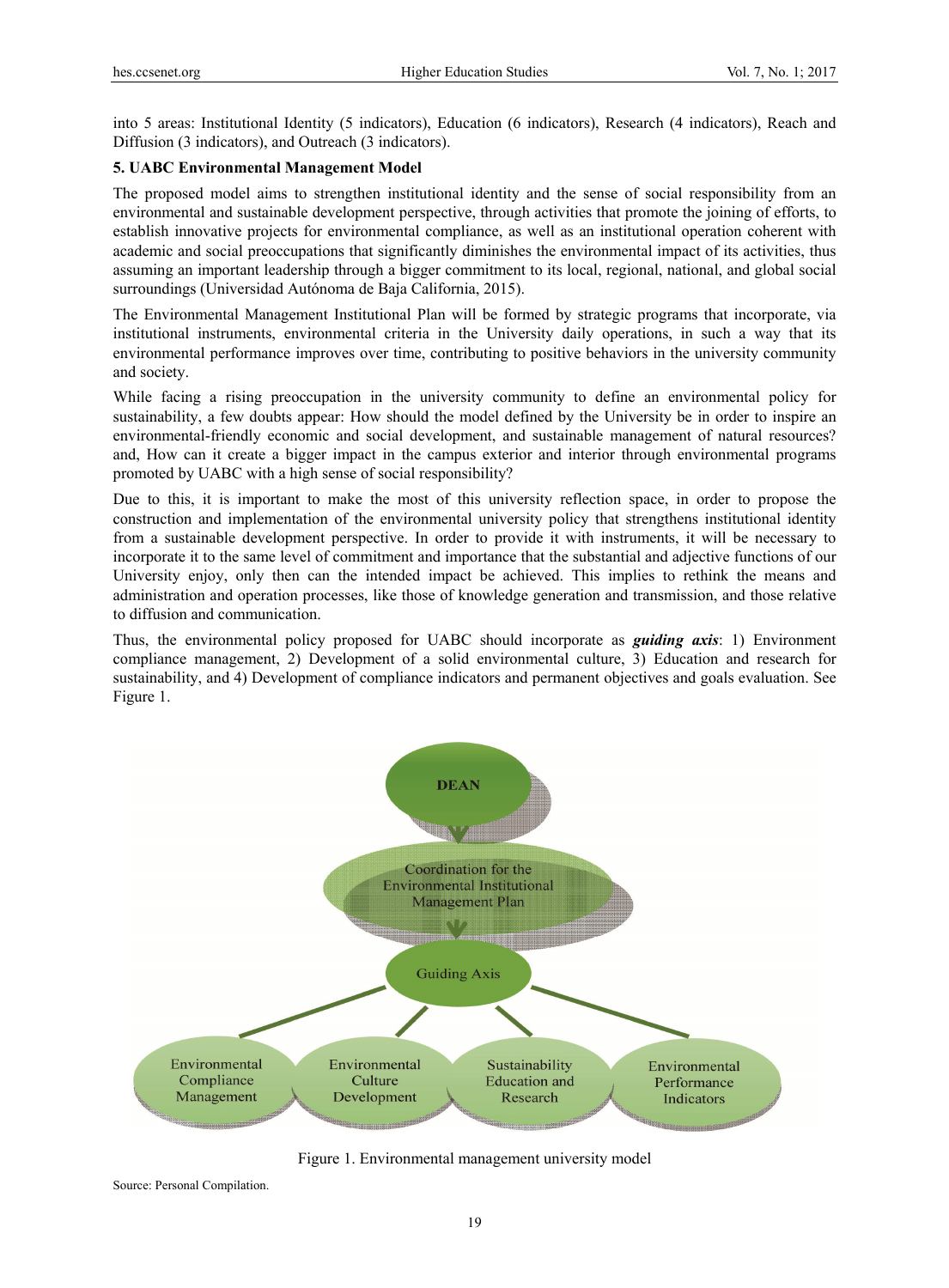This makes us rethink the way we plan and constitute the campus, the way we move, the way we use water, the means to obtain and use energy, and the contexts that define the communication of our achievements.

# *5.1 Guiding Axis 1: Environmental Compliance Management*

Management of environmental legal compliance will be constituted by strategic programs that incorporate, via diverse institutional instruments, environmental criteria in the daily and operative University functions in a way that its performance will improve over time, thus promoting positive behaviors in society and university community in their surroundings.

This guiding axis is formed by five strategic programs: Water re-use and efficient use, energy efficient and rational use, responsible use of materials and equipment, integral residue management, and legal compliance and certifications.

## *5.2 Guiding Axis 2: Environmental Culture Development*

UABC does not only play an important role regarding the development of competent students, but also has the moral and ethical obligation of preserving ecosystems through pre-established cultural programs.

The key for success in this program will be based on the definition of objectives and goals through this institution's awareness and internal communication process, which is intended to orientate communication to a change of conscience focused to achieving a cultural change among the university community.

This guiding axis includes three strategic programs: promotion and consolidation of environmental culture, permanent training, and effective communication.

## *5.3 Guiding Axis 3: Sustainability Education and Research*

Through this guiding axis, the University must strengthen the environmental management systems, organically associated to essential teaching, research, and extension functions, to improve its environmental performance, with the participation of academic communities as a whole. This works as a voluntary way of assuming the institution's social responsibility, coherent to the education of university students and the obligations of society; it may also be used to reach sustainability (COMPLEXUS, 2006).

## *5.4 Guiding Axis 4: Environmental Development Indicators*

Planning, tracking, and evaluation of the Environmental Management Institutional Plan require a solid indicators system that allows to convert pure data into added and synthetic information, comprehensible for all the university community, but, especially, for the people making decisions.

The information generated based on performance indicators must adequate to the University requirements and priorities. In addition, it must be evident enough to reflect important changes in the environmental impacts generated by the institution (Secretaria del Medio Ambiente y Recursos Naturales, 2010).

A performance indicator is the specific expression that provides information about measurable results for the management done by the organization on its environmental aspects (ISO, 2004).

Without further ado, a series of indicators related to important environmental aspects are now presented, which the University must develop when implementing its environmental management model.

#### 5.4.1 Indicators of Efficient Water Use

Water use, daily water used by students, student restrooms, water-economizer restrooms, rain water, residue-water re use, decrease of water volume on first use.

#### 5.4.2 Indicators of Efficient Energy Use

Total fuel consumption, fuel consumption per vehicle, maximum rate of electricity consumption in facilities, decrease of electricity consumption, rate of electricity consumption by students, bike lane kilometers, number of students per vehicle (shared transport).

#### 5.4.3 Indicators of Green Purchases Aspects

Lower impact stationary, daily paper consumption, photocopier use, toner consumption, electronic signature, forest certificated furniture.

# 5.4.4 Indicators of Responsible Consumption Aspects in Offices

Paper consumption per employee, daily paper consumption, photocopier use, toner consumption, electronic signature, and electronic documents.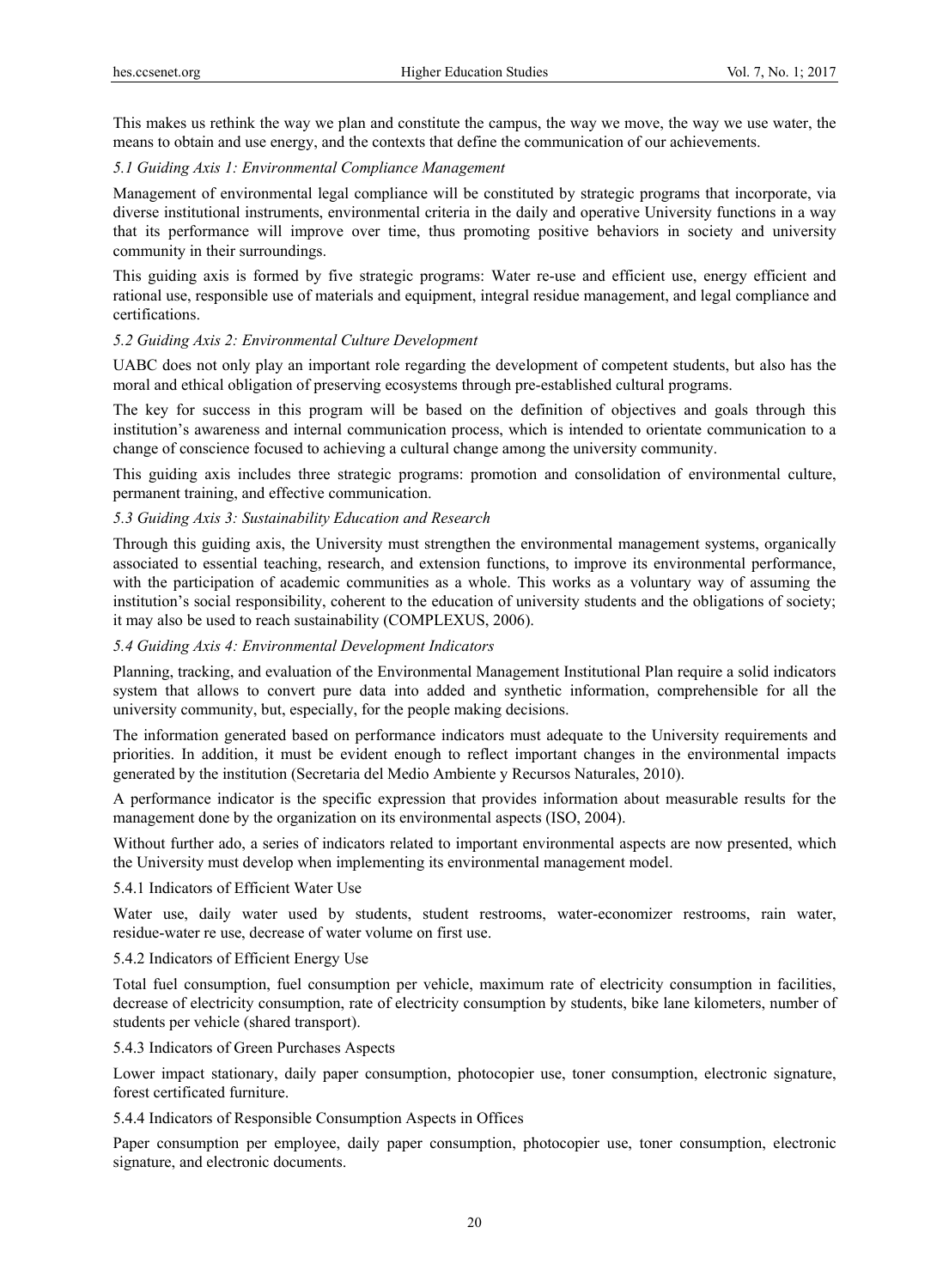#### 5.4.5 Indicators for Integral Management of Residues

Solid residues generated by students, valued solid residues, recycled paper, dangerous residues generated by students, valued dangerous residues, co-processed residues, progressive decrease of confined residues.

## 5.4.6 Education Indicators

Curricula that have incorporated the environmental perspective and sustainability, classes offered on environmental topics and sustainability, training and updating strategies for teachers to strengthen their environmental and sustainability perspective on the curricula, students that have taken classes that address environmental and sustainability topics, professors that teach environmental topics.

#### 5.4.7 Research Indicators

Number of academic bodies orientated to environmental and sustainability aspects, general knowledge lines dedicated to the environment and sustainability, scientific publications, postgraduate studies orientated to the environment and sustainable development, research projects of internal invitation, research projects of external invitation, research projects of outreach agreements, social impact projects.

#### 5.4.8 Extension Indicators

Student percentage on training classes, environmental programs through media like T.V., radio and radio, publications on magazines, gazettes, newspapers, dedicated to the environment and sustainability, forums, conferences, workshops, courses, and diplomats of an environmental perspective, as well as the number of participators, number of environmental triptychs distributed in artistic and cultural presentations, students participating as environmental promoters, journalism publications.

As expressed before, this is all a compendium of possible indicators of environmental performance; nonetheless, depending on the capacity and resources that the University grants to the Environmental Management Institutional Plan, the development and implementation of indicators may be limited, on its first phase, only to the most relevant aspects, and be increased gradually on subsequent phases.

#### **6. Conclusions**

The benefits of environmental performance indicators proposed by different national and international institutions represent a platform or line on which the development and implementation of those defined by UABC can be formed, in compliance with its institutional environmental policy.

The formulation and description of the environmental management model indicators represent a UABC environmental performance and can be interpreted as the *measurable results of the environmental management system*, regarding the control of the organization environmental aspects, based on its environmental policy with an Environmental Management Institutional Plan.

Establishing entrance filters, processes and exit filters when elaborating a good general diagnosis of the current university condition regarding environmental performance. A definition of the policy: objectives and goals based on a solid environmental management system, and a definition of an indicators system: they will be the main base for implementing periodic tracking and evaluation processes that measure the reach and success of the Environmental Management Institutional Plan.

Another challenge is the transition to Regulations 14001: 2015, recognized internationally, which represent the changes on the quality management systems in the prior version, and which is also a complement to reach Regulation 26000 of social responsibility for public organizations in the country.

#### **References**

- Aguirre, M. A. (2002). *Los sistemas de indicadores ambientales y su papel en la información e integración del medio ambiente*. I Congreso de Ingeniería Civil, Territorio y Medio Ambiente, Madrid: España.
- Association of University Leaders for a Sustainable Future. (1990). *Talloires Declaration*. Retrieved from http://www.ulsf.org/programs\_talloires.html
- Benayas, J. (2004). *La ambientalización de los campus universitarios. El caso de la Universidad Autónoma de Madrid III*. Congreso Andaluz de Educación Ambiental, Sevilla: Consejería de Educación de la Junta de Andalucía.
- Benayas, J. (2013). *Proyecto RISU: Definición de indicadores para la evaluación de las políticas de sustentabilidad en universidades latinoamericanas*. Reunión de la Red de Indicadores de Sostenibilidad en las Universidades, Lima, Perú.